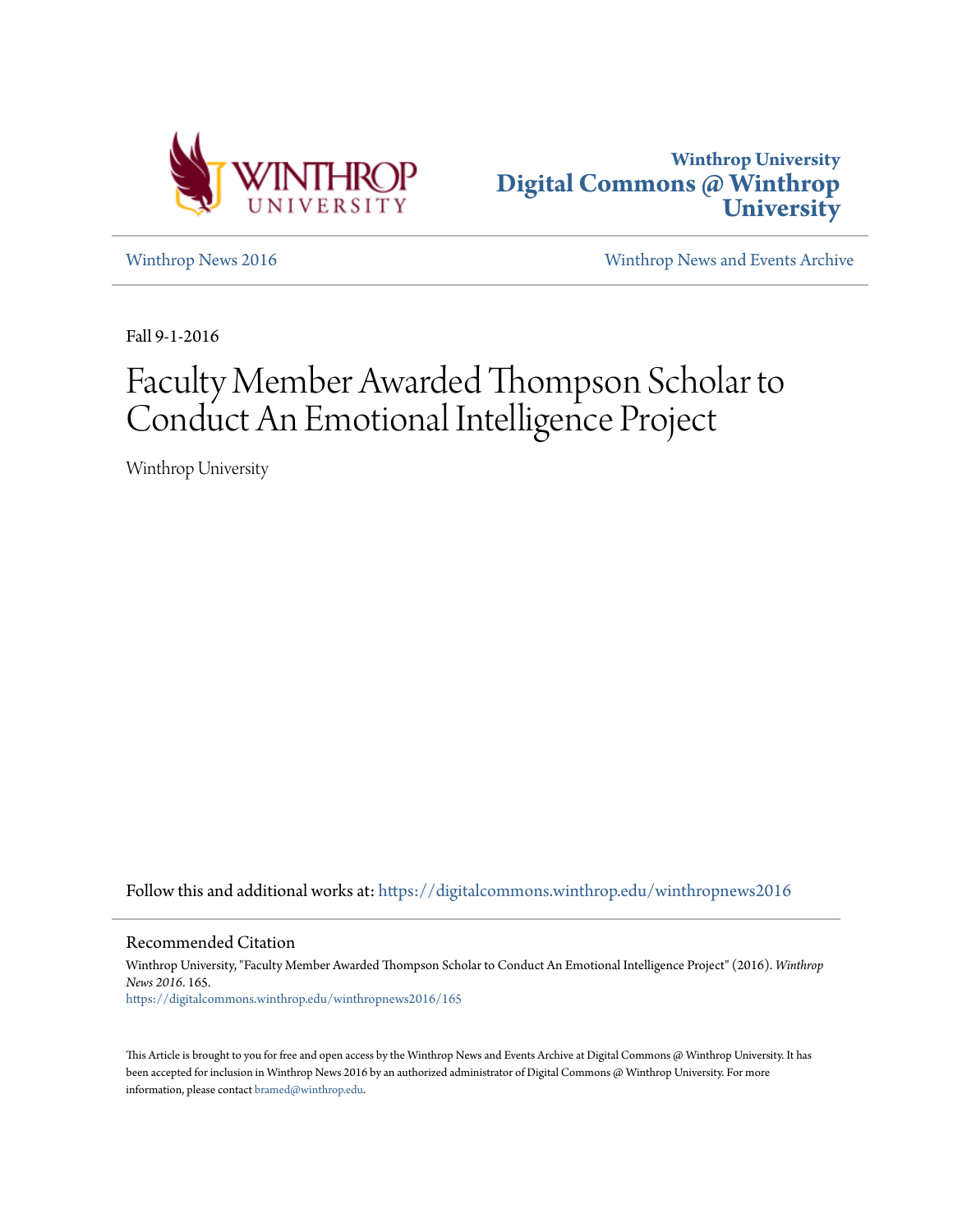



**AFFAIRS ATHLETICS GIVING**

**ABOUT ADMISSIONS & AID ACADEMICS STUDENT**

**O** SHARE

上脸身。

All News

Archives

RSS News Feeds

Winthrop in the News

09/01/2016 **Faculty Member Awarded Thompson Scholar to Conduct An Emotional Intelligence Project**

## **Quick Facts**

**Barbara Burgess-Wilkerson, an associate** professor of management and director of student professional development in the College of Business Administration, said her research will help millennials identify their areas of strength and weakness as they prepare for their professional lives.

**Millennials—the largest population in the** workforce—have hyper-socialized online lives but feel increasingly alienated in their real lives.

Students said that among the factors that contributed to a successful integration from college to a career were having professors who cared for them and having mentors who talked with them about their futures.



ROCK HILL, SOUTH CAROLINA - Winthrop University's newly appointed **Thompson Scholar** Barbara Burgess-Wilkerson will spend the next year developing an emotional intelligence project to help prepare students for the workforce.

Her appointment was announced in the College of Business Administration's opening meeting on Aug. 16 by Debra Boyd, Winthrop's provost and executive vice president for academic affairs. Boyd has high hopes for the project, adding that it "will have a positive and wide-ranging impact on Winthrop students."

Barbara Burgess-Wilkerson

Burgess-Wilkerson, an associate professor of management and director of student professional development in the College of Business Administration, said her research will help millennials identify their areas of strength and weakness as they prepare for their professional lives.

In her **Thompson Scholar application**, Burgess-Wilkerson said that **millennials**—the largest population in the workforce—have hyper-socialized online lives but feel increasingly alienated in their real lives. Students said that among the factors that contributed to a successful integration from college to a career were having professors who cared for them and having mentors who talked with them about their futures.

Burgess-Wilkerson said that **millennials are receptive to coaching** and don't see advice as a weakness but as a path to greatness. Millennials say coaching helps with their job performance, while employers say that coaching develops the skills of top talent, minimizes conflict, creates loyalty, and improves employee engagement. "With a trend toward career advising, universities are better served when faculty and staff are armed with skills to assist students in understanding how emotional intelligence impacts academic and career success," she said.

Burgess-Wilkerson administered a prototype test for students at Winthrop in 2014 called the **Wilkerson Emotional Intelligence Test for Academics and Careers (WEITAC)**. It needs to be refined, she said.

## **The Thompson project will allow her to:**

\* Develop a new prototype of the WEITAC test.

\* Create a database to store, manage and analyze data and to generate student summary reports from the revised prototype.

\* Create a comprehensive student report to provide more detailed information for individuals who are